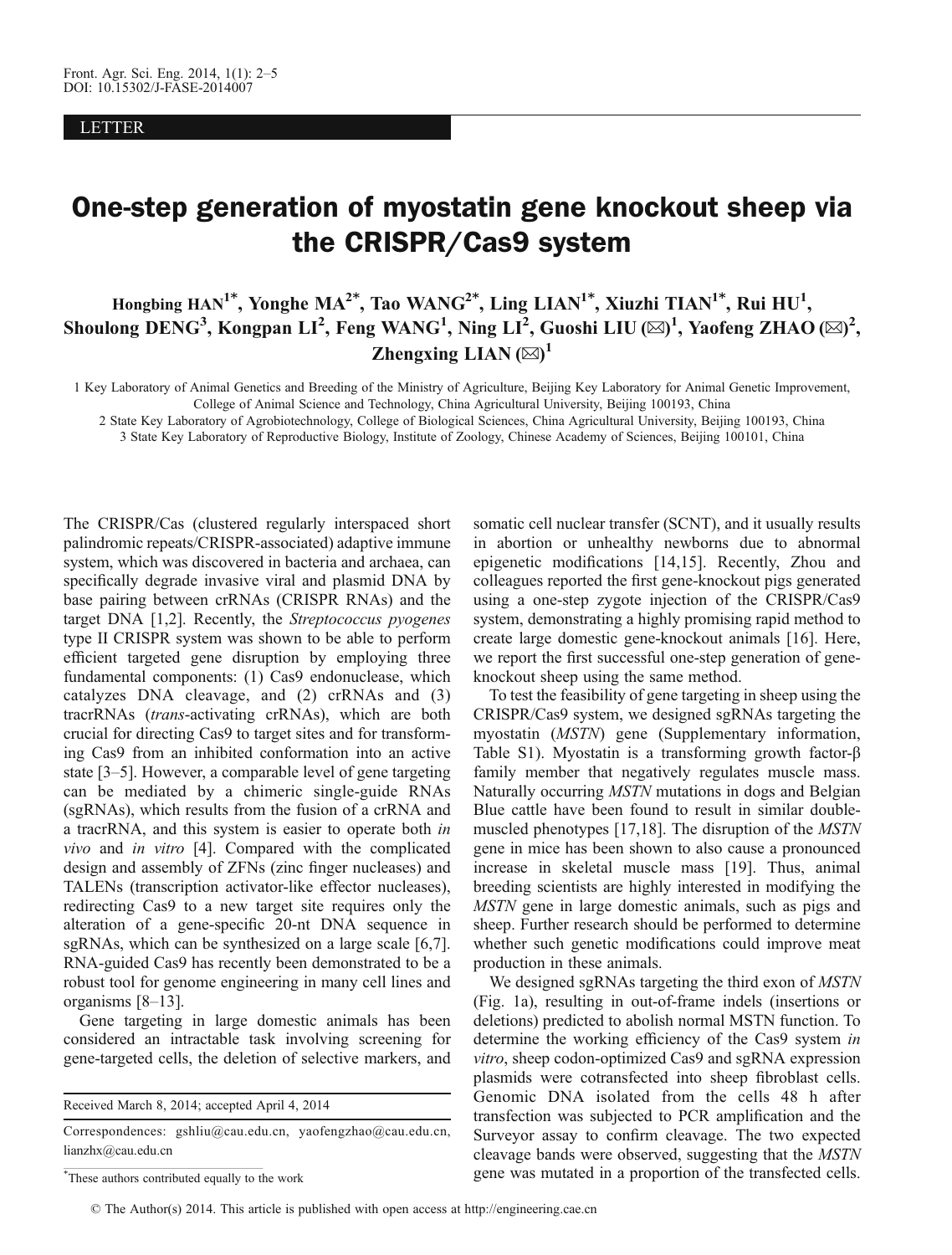The average gene targeting efficiency was estimated to be 19.3% (Supplementary information, Fig. S1).

After confirming that the Cas9 system worked in sheep fibroblast cells in vitro, we examined whether it also worked in vivo. Briefly, Cas9 mRNA and the sgRNAs were in vitro transcribed using T7 RNA polymerase (Supplementary information, Table S2). A mixture of the Cas9 mRNA and the sgRNAs was microinjected into 213 embryos in two independent experiments. The injected embryos were immediately transferred into 55 surrogate females, 31 of which became pregnant, suggesting a low toxicity of the Cas9:sgRNA mixture. Between 140 and 152 days after the uterine transfer, 35 lambs were successfully delivered, resulting in a live birth rate of 16.4% (Supplementary information, Table S3). Tissue samples from the hind leg muscles and ears of all the lambs were dissected for MSTN genotyping. The regions surrounding the target site in the MSTN gene were amplied by PCR and the Surveyor assay was used to assess cleavage (Supplementary information, Table S4). Apparent cleavage bands were detected in samples from one male and one female lamb (Fig. 1b), suggesting gene disruption by Cas9. To confirm this gene disruption, we cloned the PCR products and randomly selected more than 80 clones derived from each lamb for Sanger sequencing. Consistent with the cleavage assays, five different mutant alleles were found in the two animals, with indels ranging from 0 to 18 bp

(Fig. 1c). The female lamb was shown to have the wildtype allele and two mutant alleles, and the male lamb harbored the wild-type allele and five mutant alleles. We thus concluded these two animals as monoallelic mutants. Among the five mutant alleles, three caused out-of-frame mutations that disrupted the coding region; the other two mutant alleles, an in-frame deletion (18 bp) and a substitution of five nucleotides (0 bp), may have had little effect on the function of MSTN.

Previous reports have suggested that a small number of mismatches between sgRNAs and the complementary target DNA are easily tolerated, resulting in a high frequency of off-target mutagenesis in human cells [[20](#page-3-0),[21\]](#page-3-0). To determine whether there were off-target mutations in the two lambs, we searched the entire sheep genome. We found six potential off-target loci containing a maximum of five mismatches compared with the specific sgRNAs designed for the *MSTN* gene (Supplementary information, Table S5). The genomic regions flanking the putative off-target sites were amplified and examined using both Surveyor assays and the direct sequencing of PCR products. The cleavage bands of off-target (OT-1, Supplementary information, Fig. S2 and Table S5) were found to result from nearby SNPs, but no mutations in any intended loci were revealed. However, we cannot exclude the possibility that an extremely low level of some offtarget mutations beyond the sensitivity of the method we



Fig. 1 Generation of *MSTN*-knockout sheep and analysis of the mutant alleles. (a) A schematic of the sgRNAs targeting the third exon of the MSTN gene. The PAM motif is shown in green. The target site is underlined, and the 12 bp seed sequence is highlighted in blue. The primers for the PCR analysis are indicated by arrows; (b) indel mutations in the ear and muscle were detected using the Surveyor assay. Ear and muscle tissues from the control group with a wild-type MSTN gene produced a 556 bp band. Monoallelic mutant sheep produced multiple bands with lengths of 556 bp, 331 bp, and 225 bp; (c) sequence analysis of the mutations detected in the two lambs. Deletions are indicated by a dashed line, and insertions are shaded in cyan. The numbers following the sequences indicate the specific type of mutation, and the clone numbers are surrounded by brackets.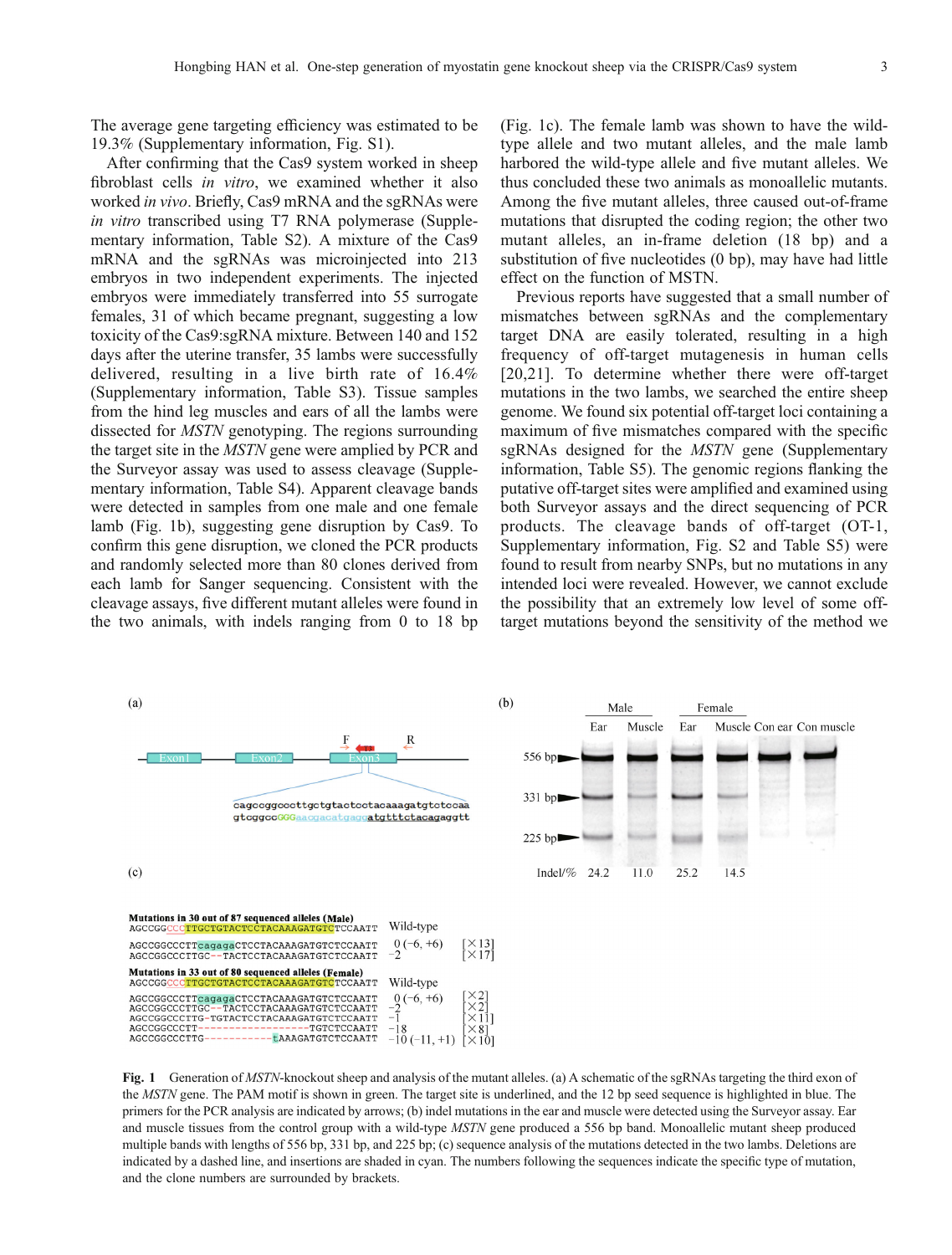<span id="page-2-0"></span>used may have occurred. Taken together, the results indicate that we have successfully generated MSTN genetically modified sheep through the one-step microinjection of a Cas9 RNA:sgRNA mixture into fertilized eggs, although the production efficiency (2/35) of mutant lambs was not as high as those previously reported for other species [11,16].

At least two mutant alleles were identified in each of the two MSTN-knockout lambs. The presence of multiple mutant alleles is a common phenomenon, and it has also been observed in other genetically modified species generated by the microinjection of a Cas9 RNA:sgRNA mixture into zygotes [11,13,16]. These observations strongly indicate that when using this method, Cas9 mediated double-stranded DNA breaks (DSBs) could occur many times independently after the one-cell embryo stage, leading to multiple modified alleles and, thus, mosaic animals. Considering the time and efficiency issues, a better method to create gene-targeted large animals might be the injection of a preassembled Cas9: sgRNA protein complex directly into the nucleus of a onecell-stage embryo.

In summary, we have successfully obtained MSTN genemutated sheep, demonstrating that the direct injection of Cas9:sgRNA into zygotes can be widely used to create gene knockouts in large domestic animals. This method may greatly facilitate improvements in animal breeding and the application of these animals in biomedical studies.

Acknowledgements This study was supported by the Genetically Modified Organisms Breeding Major Projects of China (2013ZX08008 – 005).

Supplementary material The online version of this article at http://dx.doi. org/(doi: 10.15302/J-FASE-2014007) contains supplementary material.

Compliance with ethics guidelines Hongbing Han, Yonghe Ma, Tao Wang, Ling Lian, Xiuzhi Tian, Rui Hu, Shoulong Deng, Kongpan Li, Feng Wang, Ning Li, Guoshi Liu, Yaofeng Zhao and Zhengxing Lian declare that they have no conflict of interest or financial conflicts to disclose.

All applicable institutional and national guidelines for the care and use of animals were followed.

## **References**

- 1. Bhaya D, Davison M, Barrangou R. CRISPR-Cas systems in bacteria and archaea: versatile small RNAs for adaptive defense and regulation. Annual Review of Genetics, 2011, 45(1): 273–297
- 2. Terns M P, Terns R M. CRISPR-based adaptive immune systems. Current Opinion in Microbiology, 2011, 14(3): 321–327
- 3. Gasiunas G, Barrangou R, Horvath P, Siksnys V. Cas9-crRNA ribonucleoprotein complex mediates specific DNA cleavage for adaptive immunity in bacteria. Proceedings of the National Academy of Sciences of the United States of America, 2012, 109 (39): E2579–E2586
- 4. Jinek M, Chylinski K, Fonfara I, Hauer M, Doudna J A, Charpentier E. A programmable dual-RNA-guided DNA endonuclease in

adaptive bacterial immunity. Science, 2012, 337(6096): 816– 821

- 5. Jinek M, Jiang F G, Taylor D W, Sternberg S H, Kaya E, Ma E B, Anders C, Hauer M, Zhou KH, Lin S, Kaplan M, Iavarone A T, Charpentier E, Nogales E, Doudna J A. Structures of Cas9 endonucleases reveal RNA-mediated conformational activation. Science, 2014, 343(6176). doi: 10.1126/science.1247997 (first published online)
- 6. Deltcheva E, Chylinski K, Sharma C M, Gonzales K, Chao Y, Pirzada Z A, Eckert M R, Vogel J, Charpentier E. CRISPR RNA maturation by trans-encoded small RNA and host factor RNase III. Nature, 2011, 471(7340): 602–607
- 7. Deveau H, Garneau J E, Moineau S. CRISPR/Cas system and its role in phage-bacteria interactions. Annual Review of Microbiology, 2010, 64(1): 475–493
- 8. Mali P, Yang L, Esvelt K M, Aach J, Guell M, DiCarlo J E, Norville J E, Church G M. RNA-guided human genome engineering via Cas9. Science, 2013, 339(6121): 823–826
- 9. Cong L, Ran F A, Cox D, Lin S, Barretto R, Habib N, Hsu P D, Wu X, Jiang W, Marraffini L A, Zhang F. Multiplex genome engineering using CRISPR/Cas systems. Science, 2013, 339 (6121): 819–823
- 10. Hwang W Y, Fu Y, Reyon D, Maeder M L, Tsai S Q, Sander J D, Peterson R T, Yeh J R, Joung J K. Efficient genome editing in zebrafish using a CRISPR-Cas system. Nature Biotechnology, 2013, 31(3): 227–229
- 11. Wang H, Yang H, Shivalila C S, Dawlaty M M, Cheng A W, Zhang F, Jaenisch R. One-step generation of mice carrying mutations in multiple genes by CRISPR/Cas-mediated genome engineering. Cell, 2013, 153(4): 910–918
- 12. Li W, Teng F, Li T, Zhou Q. Simultaneous generation and germline transmission of multiple gene mutations in rat using CRISPR-Cas systems. Nature Biotechnology, 2013, 31(8): 684–686
- 13. Niu Y, Shen B, Cui Y, Chen Y, Wang J, Wang L, Kang Y, Zhao X, Si W, Li W, Xiang A P, Zhou J, Guo X, Bi Y, Si C, Hu B, Dong G, Wang H, Zhou Z, Li T, Tan T, Pu X, Wang F, Ji S, Zhou Q, Huang X, Ji W, Sha J. Generation of gene-modified cynomolgus monkey via Cas9/RNA-mediated gene targeting in one-cell embryos. Cell, 2014, 156(4): 836–843
- 14. Hauschild J, Petersen B, Santiago Y, Queisser A L, Carnwath J W, Lucas-Hahn A, Zhang L, Meng X, Gregory P D, Schwinzer R, Cost G J, Niemann H. Efficient generation of a biallelic knockout in pigs using zinc-finger nucleases. Proceedings of the National Academy of Sciences of the United States of America, 2011, 108(29): 12013– 12017
- 15. Carlson D F, Tan W, Lillico S G, Stverakova D, Proudfoot C, Christian M, Voytas D F, Long C R, Whitelaw C B, Fahrenkrug S C. Efficient TALEN-mediated gene knockout in livestock. Proceedings of the National Academy of Sciences of the United States of America, 2012, 109(43): 17382–17387
- 16. Hai T, Teng F, Guo R, Li W, Zhou Q. One-step generation of knockout pigs by zygote injection of CRISPR/Cas system. Cell Research, 2014, 24(3): 372–375
- 17. Grobet L, Royo Martin L J, Poncelet D, Pirottin D, Brouwers B, Riquet J, Schoeberlein A, Dunner S, Ménissier F, Massabanda J, Fries R, Hanset R, Georges M. A deletion in the bovine myostatin